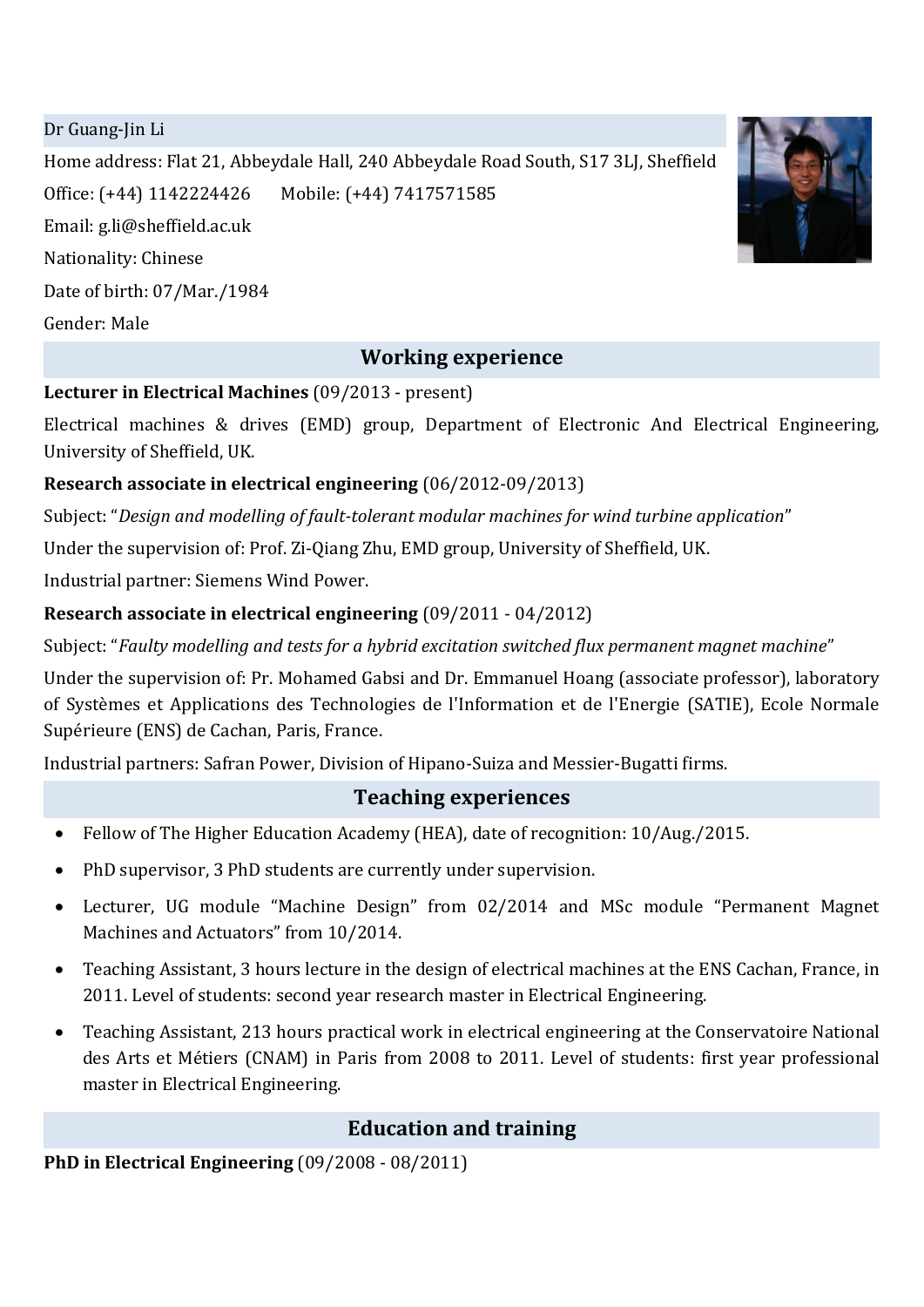Subject: "*Contribution to the Design of Electrical Machines with Passive Rotor for Critical Applications: Combined Thermal-Electromagnetic Analysis for Driving Cycles, Study in Degraded Modes*." **(**<http://tel.archives-ouvertes.fr/tel-00620713/fr/>**)**

Under the supervision of: Pr. Mohamed Gabsi and Dr. Emmanuel Hoang (associate professor), laboratory of SATIE, ENS Cachan, France.

Industrial partners: Safran Power, Division of Hipano-Suiza and Messier-Bugatti firms.

**Research Master Degree** in electrical engineering of University of Paris SUD, ENS Cachan and Supelec (10/2007 - 07/2008).

**Internship of Research Master** in Laboratory of Electrical Engineering of Paris (LGEP), under the supervision of Dr. [Mickaël Hilairet](http://www.lgep.supelec.fr/index.php?page=mickael-hilairet) (associate professor) (01/2008 - 06/2008).

Subject: "*Design of a hybrid current controller for switched reluctance machines*."

**Bachelor Degree** in electrical engineering in the school of electrical engineering of Wuhan University, China (09/2003 – 06/2007).

# **Scientific production (2008 – present)**

**14** published international journals, **11** published international conferences, **1** European patent.

## **Esteem factor**

- Committee member of UK Magnetic Society, Member of IEEE.
- Session chairman of ICEMS2013, IEEE ICIT2015.

#### **Areas of expertise**

- Design and control of switched reluctance motors (SRM) and permanent magnet motors;
- Modelling of coupled phenomena (electromagnetic-faulty-thermal) for critical applications;
- Fault-tolerance of redundant or multi-phase machines taking into account the faults: short-circuit, open-circuit and overheated.
- Analytical and numerical, static and transient modelling (2D and 3D) of electrical machine during driving cycle. The temperature measurement and analysis.
- Control of electrical machines under *d*Space, real time simulation using MATLAB/Simulink.

#### **Languages**

Chinese (mother tongue); English (advanced)**;** French **(**advanced).

## **Software utilized**

**Vector field, ANSYS** (2D and 3D electromagnetic and transient thermal models), **FEMM**.

MATLAB/Simulink and *d*Space, C language.

Corel-DRAW, Auto-CAD, WORD, EXCEL, Power point.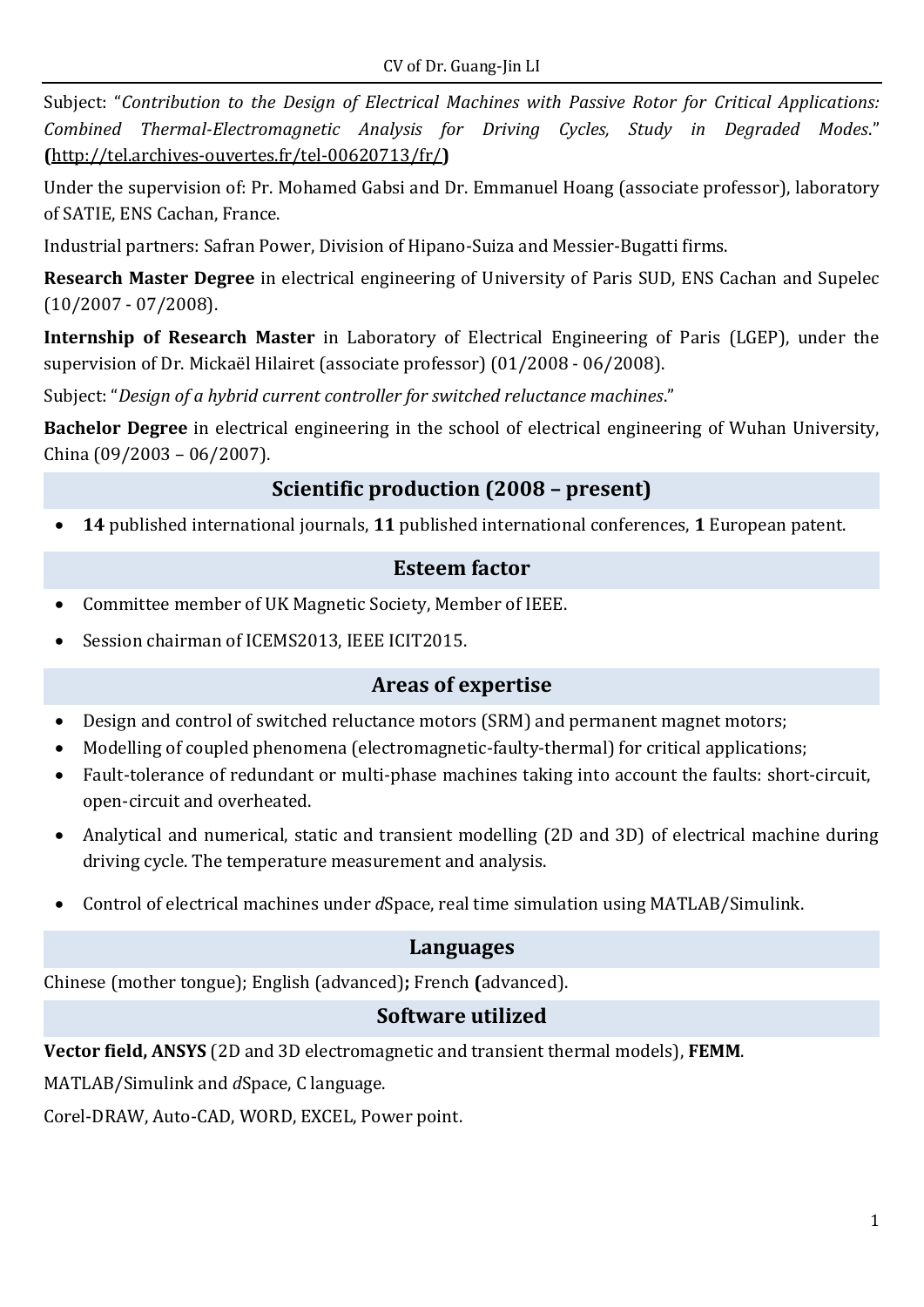#### **II. List of publications**

#### **14, published international journals**

- 1. **G. J. Li**, B. Ren, Z. Q. Zhu, Y. X. Li, and J. Ma, "Cogging torque mitigation of modular permanent magnet machines," *IEEE Trans. Magnetics.*, 07/09/2015 (Accepted).
- 2. **G. J. Li**, Z. Q. Zhu, and G. W. Jewell, "Performance investigation of hybrid excited switched flux PM machines using frozen permeability method," *IET Electric Power Appl.*, 2015 (Accepted).
- 3. Y.X. Li, Q. F. Lu, Z.Q. Zhu, L.J. Wu, **G.J. Li**, and D. Wu, "Analytical synthesis of air-gap field distribution in permanent magnet machines with rotor eccentricity by superposition method," *IEEE Trans. Mag.*, 2015 (In press).
- 4. **G. J. Li**, and Z. Q. Zhu, *"*Analytical modelling of modular and unequal tooth width surface-mounted permanent magnet machines," *IEEE Trans. Mag.*, vol.51, no.9, pp. 1-9, Jul. 2015.
- 5. **G. J. Li**, Z. Q. Zhu, M. Foster, D. Stone and H. L. Zhan, "Modular permanent magnet machines with alternate teeth having tooth tips," *IEEE Trans. Ind. Electron.*, Apr. 2015.
- 6. **G. J. Li**, S. Hlioui, J. Ojeda, E. Hoang, M. Lecrivain, M. Gabsi, and Z. Q. Zhu, "Modelling of short-circuit in hybrid excitation flux-switching permanent magnet motor," *IEEE Trans. Energy Convers.*, vol.29, no.3, pp.567-575, Sept. 2014.
- 7. **G. J. Li**, Z. Q. Zhu, W. Q. Chu, M. Foster, and D. Stone, "Influence of flux gaps on electromagnetic performance of novel modular pm machines," *IEEE Trans. Energy Convers.*, vol.29, no.3, pp.716-726, Sept. 2014.
- 8. X. B. Liang, **G. J. Li**, J. Ojeda, M. Gabsi and Z. Ren, "Comparative study of classical and mutually coupled switched reluctance motor using multi-physics FE Modelling," *IEEE Trans. Ind. Electron.*, vol.61, no.9, pp.5066-5074, Sept. 2014.
- 9. **G. J. Li**, Z. Q. Zhu, M. Foster, and D. Stone, "Comparative studies of modular and unequal tooth pm machines either with or without tooth tips," *IEEE Trans. Mag.*, vol.50, no.7, pp.1-10, Jul. 2014.
- 10. X. Ojeda, M. G. Simões, **G. J. Li**, and M. Gabsi, "Design of a flux switching electrical generator for wind turbine systems," *IEEE Trans. Ind. Appl.*, vol.48, no.6, pp.1808-1816, Nov.-Dec. 2012.
- 11. **G. J. Li**, X. Ojeda, S. Hlioui, E. Hoang, M. Lecrivain and M. Gabsi, "Modification in rotor pole geometry of mutually coupled switched reluctance machine for torque ripple mitigating," *IEEE Trans. Mag.*, vol.48, no.6, pp.2025-2034, Jun. 2012.
- 12. **G. J. Li**, X. Ojeda, E. Hoang, M. Gabsi and M. Lecrivain, "Thermal-electromagnetic analysis for driving cycles of embedded flux-switching permanent magnet motors," *IEEE Trans. Vehicular Technol.*, vol.61, no.1, pp.140-151, Jan. 2012.
- 13. **G. J. Li**, X. Ojeda, E. Hoang and M. Gabsi, "Thermal-electromagnetic analysis of a fault-tolerant dual star fluxswitching permanent magnet motor for critical applications," *IET Elec. Power Appl.*, vol. 5, no. 6, pp.503- 513, Jul. 2011.
- 14. **G. J. Li**, X. Ojeda, E. Hoang, M. Gabsi and M. Lecrivain, "Comparative studies between classical and mutually coupled switched reluctance motors using thermal-electromagnetic analysis for driving cycles," *IEEE Trans. Mag.*, vol.47, no.4, pp.839-847, Apr. 2011.